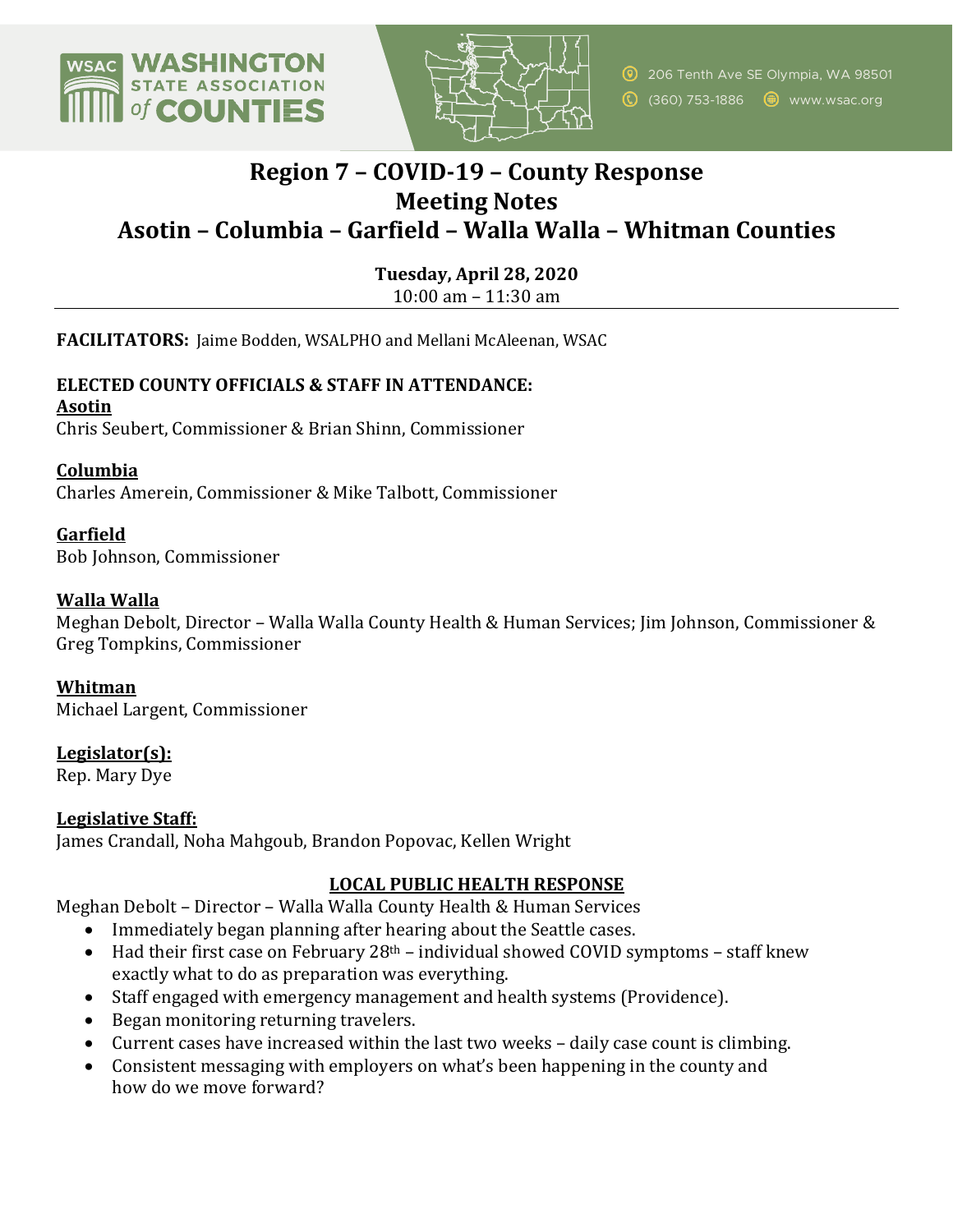## **LOCAL PUBLIC HEALTH RESPONSE – cont.**

- Testing is vital over 1,000 individuals were tested at Tyson Meats.
- With future testing Providence will be able to test at least 300 individuals a day.
- Walla Walla Commissioners approved 3 additional staff positions to assist with pandemic through December.

#### **CHALLENGES AND LOOKING AHEAD**

- Language barrier within the communities.
- Opening businesses in a safe and responsible manner.

#### **IMPACT ON COUNTY FUNCTIONS**

#### **Asotin:**

- County buildings have been shutdown to the public when do we open again?
- Increased numbers of unemployment, which will have a strong economic impact on the community.
- Cash reserves have been distributed to aid businesses.
- 17 COVID cases.
- Would like to reopen the courthouse and the annex building, but when and how?
- CARES money when will we see it? Would like guidance and the requirements.

## **Columbia:**

- Loss of revenues what cuts will be made from the county budget?
- Anxious to hear about the CARE funding.
- COVID cases have been very low.

# **Garfield:**

- Currently no COVID cases in the county.
- Would like to reopen businesses but in a safe and careful way.
- Loss of revenues from sales and fuel taxes.

# **Walla Walla:**

- All departments have been instructed to look at a 5% reduction in their budgets.
- Added expense laptops for staff working remotely.
- Courthouse hours have been reduced.
- 1.5 2 million dollars will possibly be cut in the county budget difficult decisions will be made, as there are no good options.

#### **Whitman County:**

- Severe budget issues.
- Currently looking at cost drivers how do we continue to provide basic services?
- When students return to the university very concerned about the "second wave" how do we prepare?